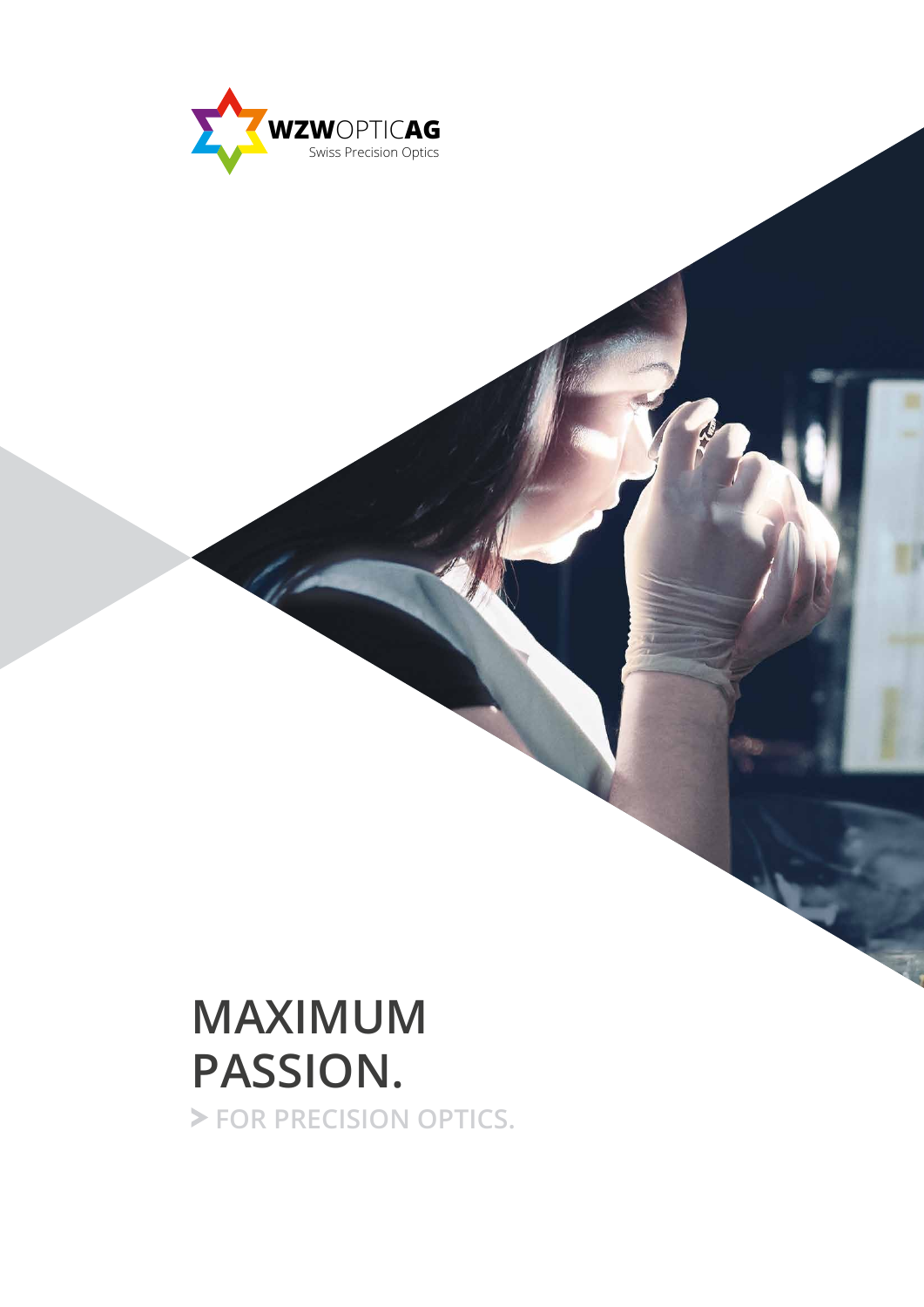## THE PRINCIPLE OF **MAXIMUM.**

### **SWISS PRECISION OPTICS**

**WZWOPTICAG is Europe's leading manufacturer of high-precision optic components and assemblies. Each piece we create is unique, handmade, and meticulously inspected. We are dedicated to the principle of maximum quality and maximum commitment: from ideation and development, to production.**

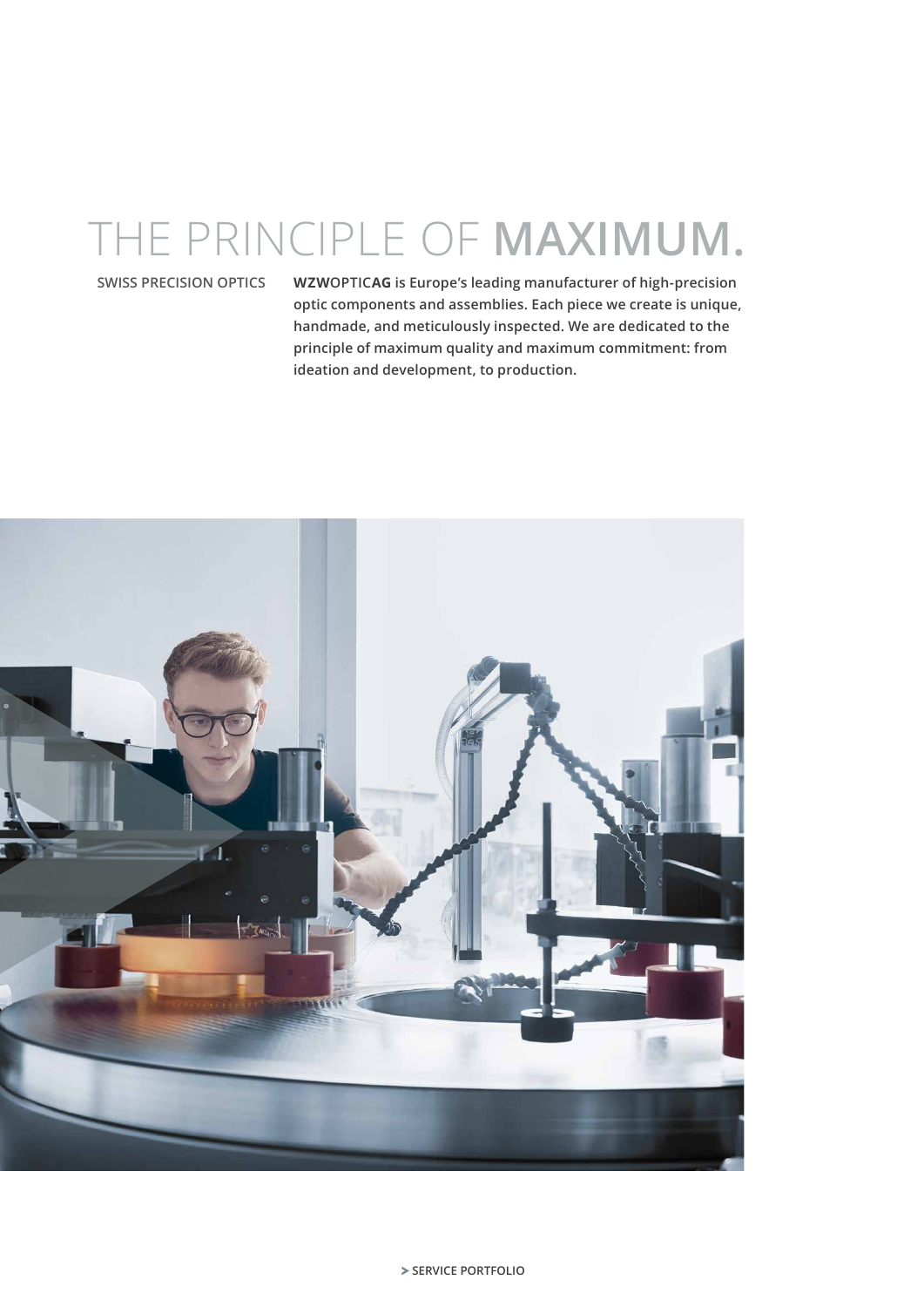



The "principle of maximum" demands that we always test the limits of what is possible, so we start with the best available technology and refine it into unique solutions. We are always ready for new challenges, and we work closely with our customers in order to understand and fulfill their requirements, no matter how difficult. Ongoing investments are a prerequisite for continuous improvement in all areas, and through team spirit, passion, and perfected process control, we maximize our collective talents. **WZW**OPTIC**AG** offers personalized support, short delivery times (even for custom-manufactured components), secure serial production, high-end coatings for optics, and optimum reliability - thus satisfying the needs of even the most demanding customers.

**Maximum precision. Maximum quality. Maximum customer satisfaction.**

#### **FACT BOX**

**Location:** Swiss Rhine Valley, Balgach **Chairman of the board:** Willi Weder **CEO:** Claudio Meli **Employees/Production area:** 65/3000 m2 Markets: Markets: Semi-conductor industry,

laser industry, defense and space, measurement technology, imaging Export: env. 90 %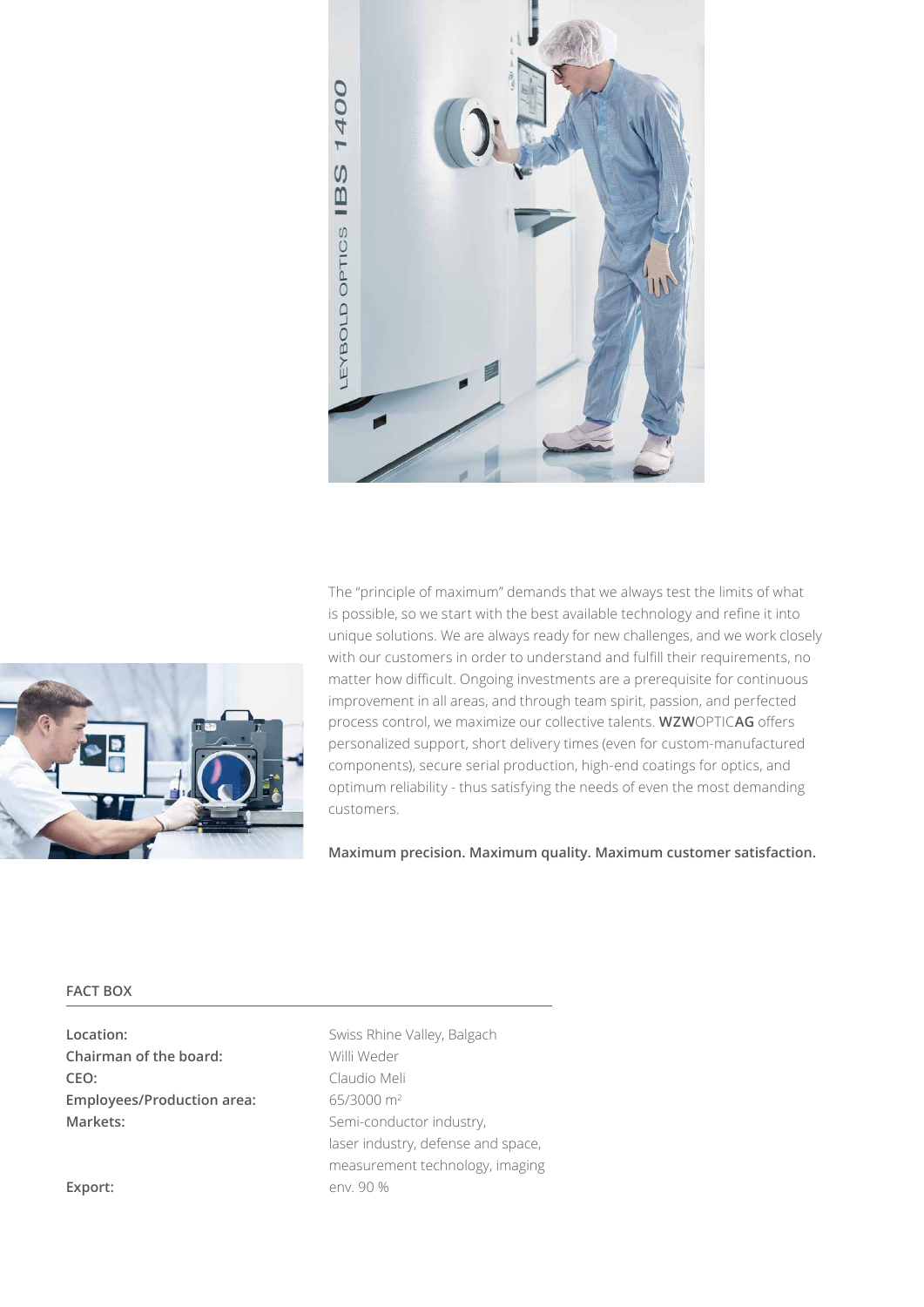## **MAXIMUM** TECHNOLOGY.

**"What we produce, we can also measure" – an approach that both challenges and promotes continuous development of our production processes, so that our concepts can be proven in black and white to our customers. A major part of our success comes from reinvesting in our company to ensure perpetual development of unique technologies for unique solutions, further pushing the boundaries of what is possible.**

## **ASSEMBLIES & SYSTEM**

We manufacture assemblies in clean rooms certified up to ISO 6. We support our customers with the analysis, simulation, planning, and construction of prototypes, and also with model calculation. Moreover, we carry out smaller serial production on request.

- **Mechanical fitting precision:**  $<$  / = 0.001 mm
- **Optical fitting precision:**
	- $\langle$  / = 1" beam alignment
- **MTF Tests**
- **High precision wavefront corrections**

## **COATING**

Using ion-beam sputtering (IBS), we offer high-precision reproducible coatings at low process temperatures. Our IBS machines are surrounded by a ultra sonic cleaning machine and thin film measurement equipment.

- > Extremely low HR losses: R > 99.999 %
- > AR, shortpass, longpass, bandpass, and more
- > Low loss coatings

## **SUPER POLISHING**

We are one of Europe's leading companies to offer polishing processes in the sub-Ångström region, and with precision of less than a ten-millionth of a millimeter.

- **Roughness:** < 1 Ångström rms
- **Parallelism:** < 2''
- **Surface flatness:** < λ /20 Flat and spherical surfaces

**Laser applications, low-scatter optics, laser cavities**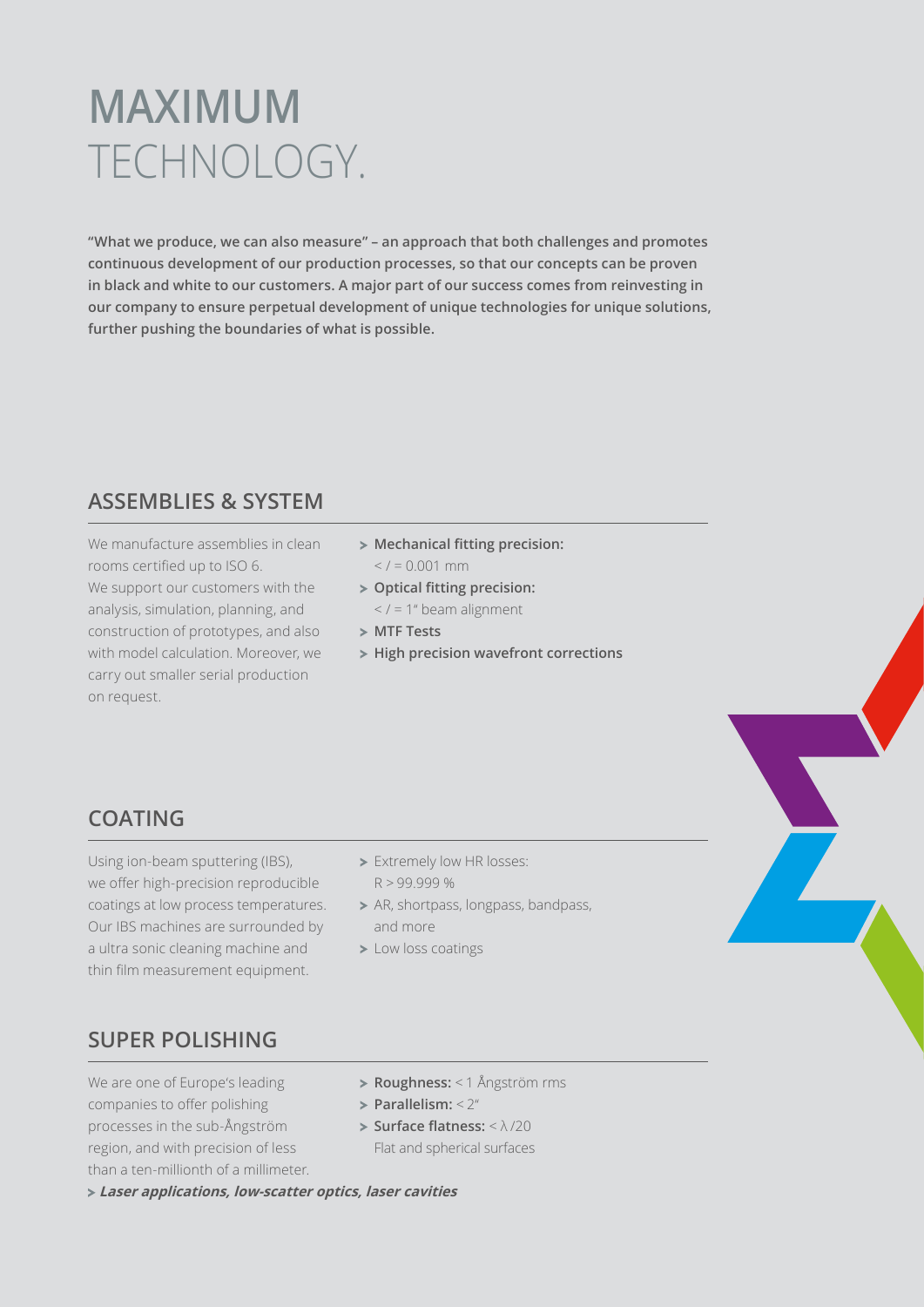







## **PROJECTS**

Projects are implemented internally, using the most efficient professional project management methods. Over the course of a project, our customers receive regular status reports and are involved in every important decision. Additionally, all documentation is compiled according to the customer's requirements.

- > Optics-related R&D projects
- Verification and validation of parts and assemblies.
- > Design of complete optics production lines, including processes



All engineering sectors are developed internally. Our deep knowledge of coating, optical, and mechanical design is the result of successfully completing sophisticated customer projects over several decades, in fields where maximum quality is the standard.

## **OPTICS FROM UV TO IR**

Since day one we have produced ultra-high precision optics, especially surface polishing with high quality, and close angle tolerances. Using the latest CNC technology, we can manufacture optics in a variety of forms and contours.

- OpticStudio (ZEMAX) optical design > Onshape - mechanical design
- > FTG Filmstar coating design

- **Size:** 2 mm 450 mm
- **Angle tolerances:** < 0.5''
- **Thickness tolerance:** 1 µm
- **Beam splitters, prisms, assemblies, OEM-products, high-end products**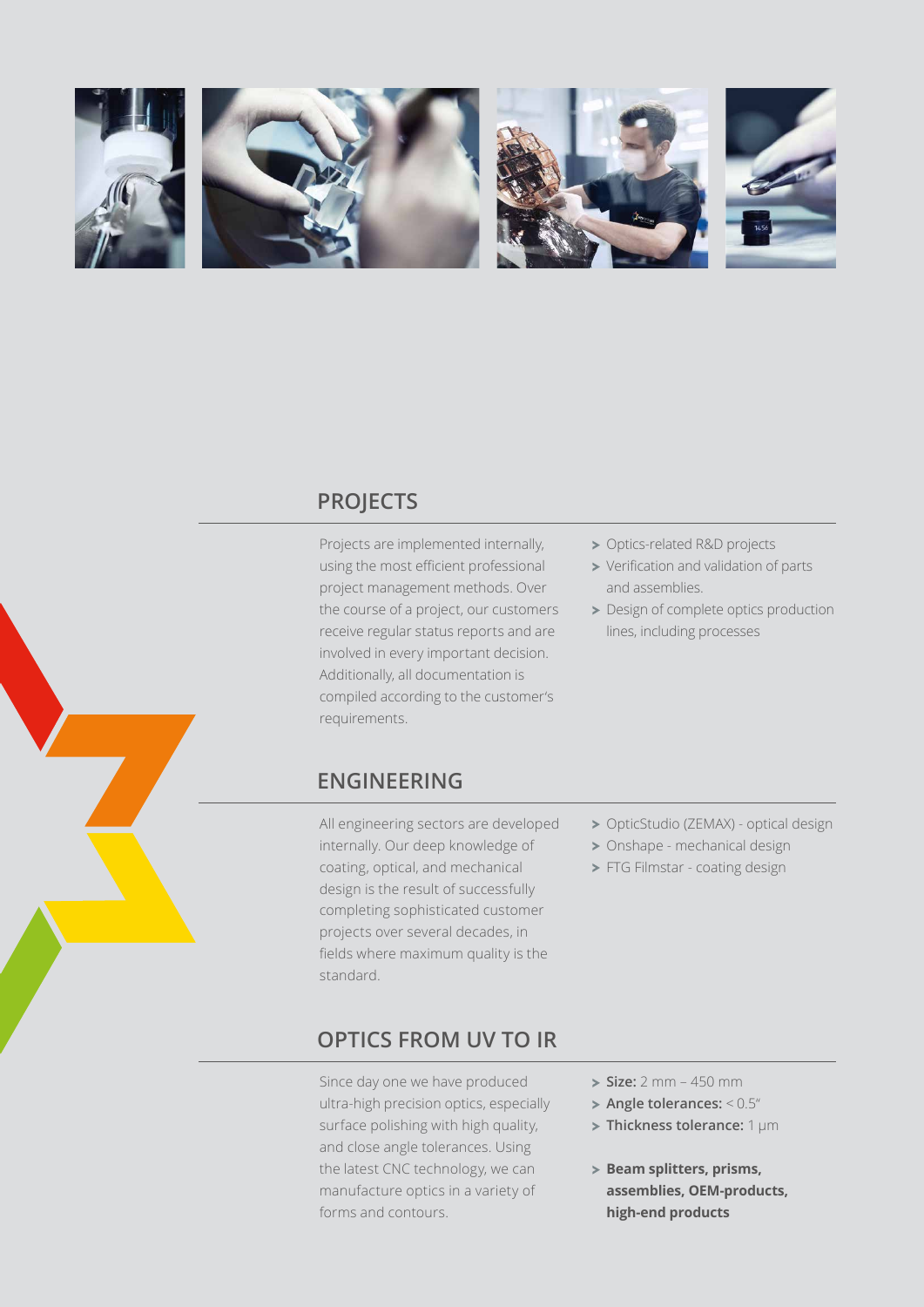## **MAXIMUM** KNOWLEDGE THEREFORE, **WZW**OPTIC**AG.**

**We are a family-owned business with a clear organizational structure. Customers, employees, and suppliers are all treated as partners who contribute to our collective success. Precision is the basis of our creativity, and defines our understanding of quality. We are constantly challenging and redefining the limits of what is possible in the field of optics.**



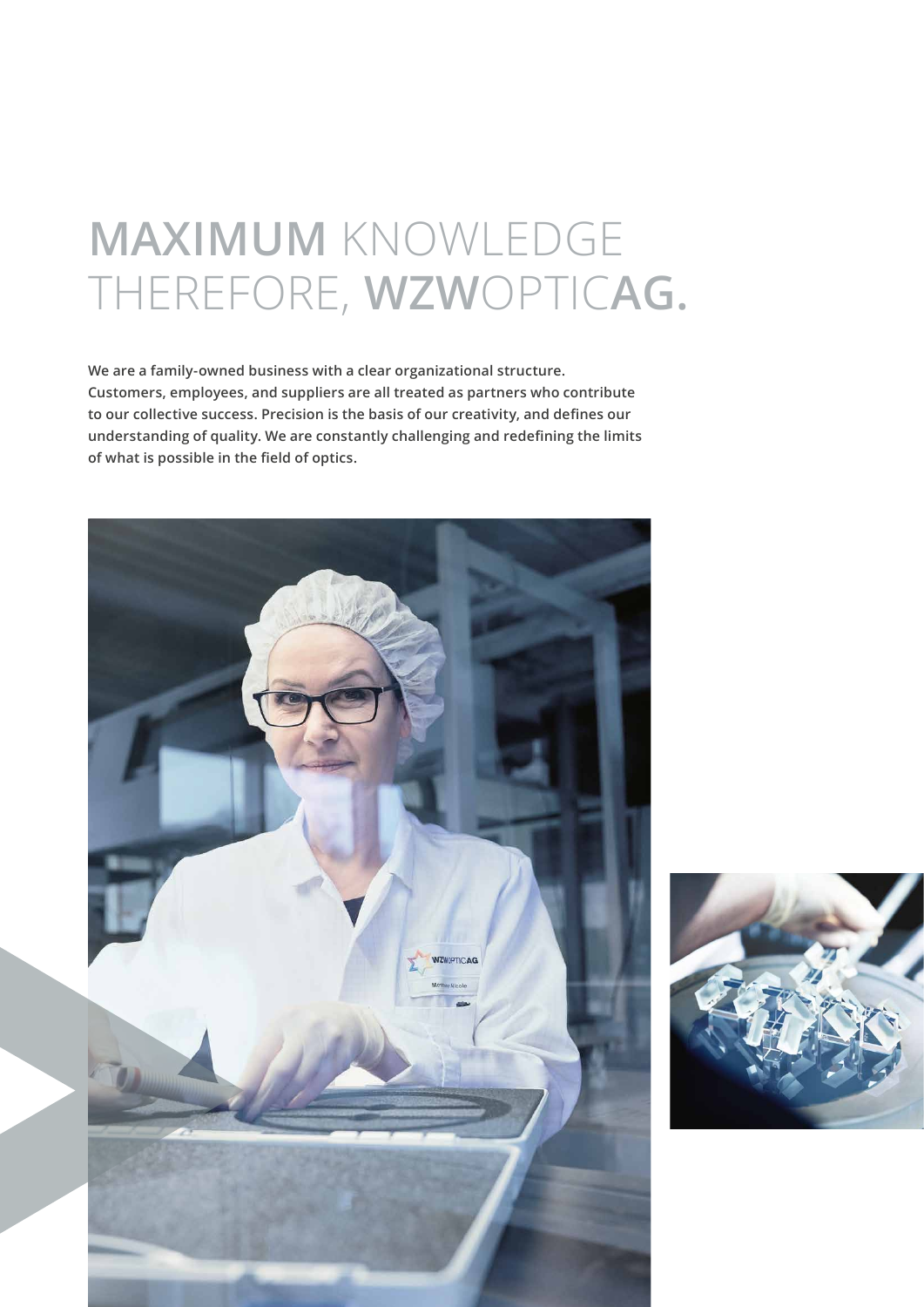

#### **EXPERIENCE**

Throughout our almost 60 years in business, we have never stopped refining our existing technologies and developing new ones. Each of our customers receives a unique product from our high-tech facility, where "flexible and fast" are the norm.

#### **TECHNOLOGY**

We are not just content with today's achievements. We continue to invest with an eye to the future. This allows us to not just manufacture unique products, but also discover and utilize unique technologies.

### **MEASURABILITY**

What we produce, we can also measure - and with precision of up to a ten-millionth of a millimeter: roughness, scatter, angle, surface, cleanliness & texture, and free-form shape.

#### $>$  **QUALITY**

Our zero-error promise does not end with a finished product. Our speciallytrained Export department guarantees professional handling, through to the final destination and confirmation of delivery. Our quality is further proven through our willingness to conduct our own in-house environmental and burn-in tests.

#### **SATISFACTION**

We collaborate with our customers to develop exceptional solutions. Our success is evidenced by the many years of cooperation we have enjoyed with well-known companies in key industries like defense, semiconductor, and R&D.